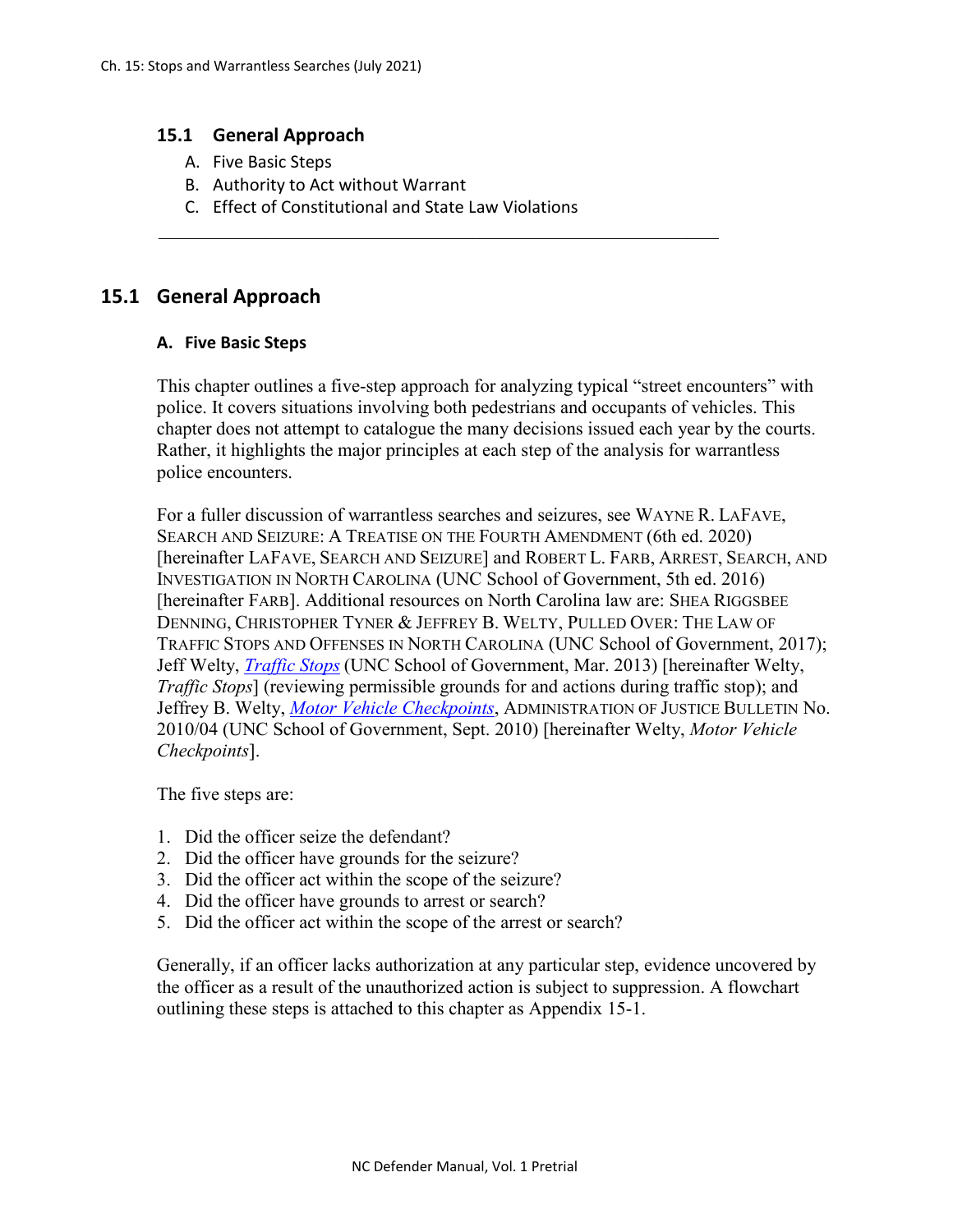## **B. Authority to Act without Warrant**

In many (although not all) of the situations described in this chapter, an officer may act without first obtaining a warrant. The courts have long expressed a preference, however, for the use of both arrest and search warrants—even in situations where a warrant is not required. *See State v. Hardy*, 339 N.C. 207, 226 (1994) ("search and seizure of property unaccompanied by prior judicial approval in the form of a warrant is per se unreasonable unless the search falls within a well-delineated exception to warrant requirement"); *State v. Nixon*, 160 N.C. App. 31, 34–35 (2003), *relying on Aguilar v. Texas*, 378 U.S. 108, 110–11 (1964) ("informed and deliberate determinations of magistrates . . . are to be preferred over the hurried action of officers" (citation omitted)), *abrogated on other grounds by Illinois v. Gates*, 462 U.S. 213 (1983); *see also Flippo v. West Virginia*, 528 U.S. 11, 13 (1999) (court states that "warrantless search by the police is invalid unless it falls within one of the narrow and well-delineated exceptions to the warrant requirement"; court rejects any "homicide crime scene" exception to warrant requirement); *United States v. Ventresca*, 380 U.S. 102, 106 (1965) ("in a doubtful or marginal case a search under a warrant may be sustainable where without one it would fall"); *Beck v. Ohio*, 379 U.S. 89, 96 (1964) ("arrest without a warrant bypasses the safeguards provided by an objective predetermination of probable cause").

## **C. Effect of Constitutional and State Law Violations**

Most of this chapter deals with violations of the U.S. Constitution, for which the remedy is suppression of evidence that is unconstitutionally obtained.

To the extent it provides greater protection, state constitutional law provides a basis for suppression of illegally obtained evidence. In the search and seizure context, the North Carolina courts have found that protections under the North Carolina Constitution differ from federal constitutional protections in limited instances. *See State v. Carter*, 322 N.C. 709 (1988) (rejecting good faith exception to exclusionary rule under state constitution); *see also supra* "Good faith exception for constitutional violations not valid in North Carolina" in § 14.2B, Search Warrants (discussing case law and impact of recent legislation). Several states have recognized additional circumstances in which their state constitutions provide greater protections than under the U.S. Constitution. Examples are cited in this chapter. North Carolina defense counsel should remain alert to opportunities for differentiating the North Carolina Constitution from more limited federal protections and should be cognizant of the need to argue violations under both the state and federal constitutions.

Unlike the good faith exception for federal constitutional violations, North Carolina has adopted other exceptions to the exclusionary rule, whereby even illegally obtained evidence may nonetheless be admissible. These include the attenuation doctrine, reasonable, inevitable discovery, and independent source doctrine, among others. Counsel should be familiar with these and other common exceptions when preparing suppression arguments. Exceptions to the exclusionary rule are discussed *supra* in Chapter 14, Suppression Motions.